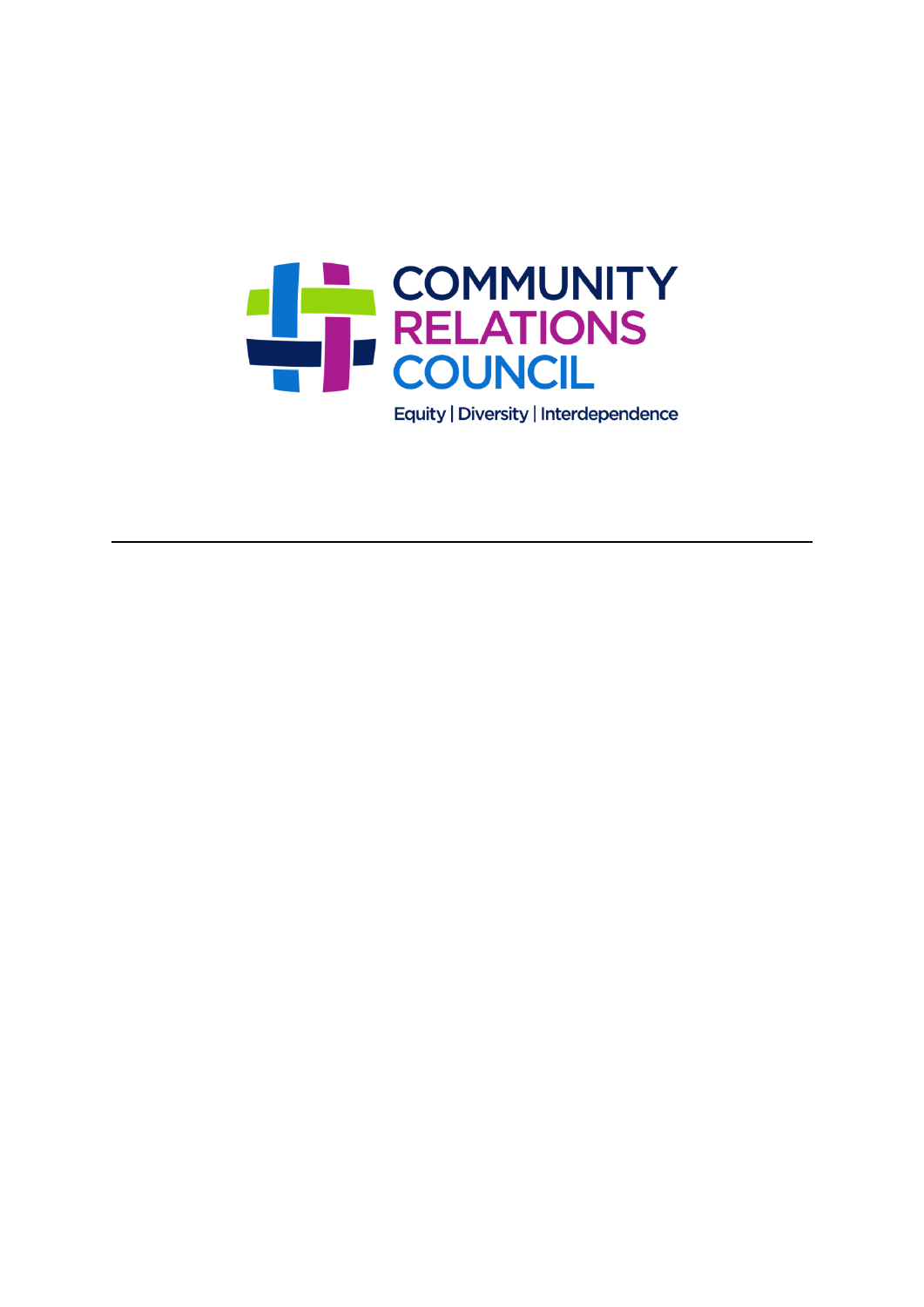#### **Introduction**

At the Northern Ireland Community Relations Council, we're committed to protecting and respecting your privacy.

This Policy explains when and why we collect personal information, how we use it and the conditions under which we may disclose it to others.

Any questions regarding this Policy and our privacy practices should be sent by email to [infro@nicrc.org.uk](mailto:infro@nicrc.org.uk) or by writing to

> Community Relations Council 2<sup>nd</sup> Floor Equality House 7-9 Shaftesbury Square Belfast BT2 7DP

## **About**

This privacy notice explains how the Northern Ireland Community Relations Council ("we", "our", "us") (CRC) collects, uses and shares your personal data, and your rights in relation to the personal data we hold. This privacy notice concerns our processing of personal data of past, present and prospective employees, clients and supporters of CRC ("you", "your"). We also have a separate Privacy Notice which applies to employees, workers and contractors.

Northern Ireland Community Relations Council is the data controller of your personal data and is subject to the General Data Protection Regulation (the "GDPR").

#### **How we collect your information**

We may collect your personal data in a number of ways, for example:

- when you apply for a grant from CRC and complete grant application forms;
- when you communicate with us by telephone, email or via our website, for example in order to make enquiries or raise concerns:
- in various other ways as you interact with CRC, for the various purposes set out below; or
- from third parties.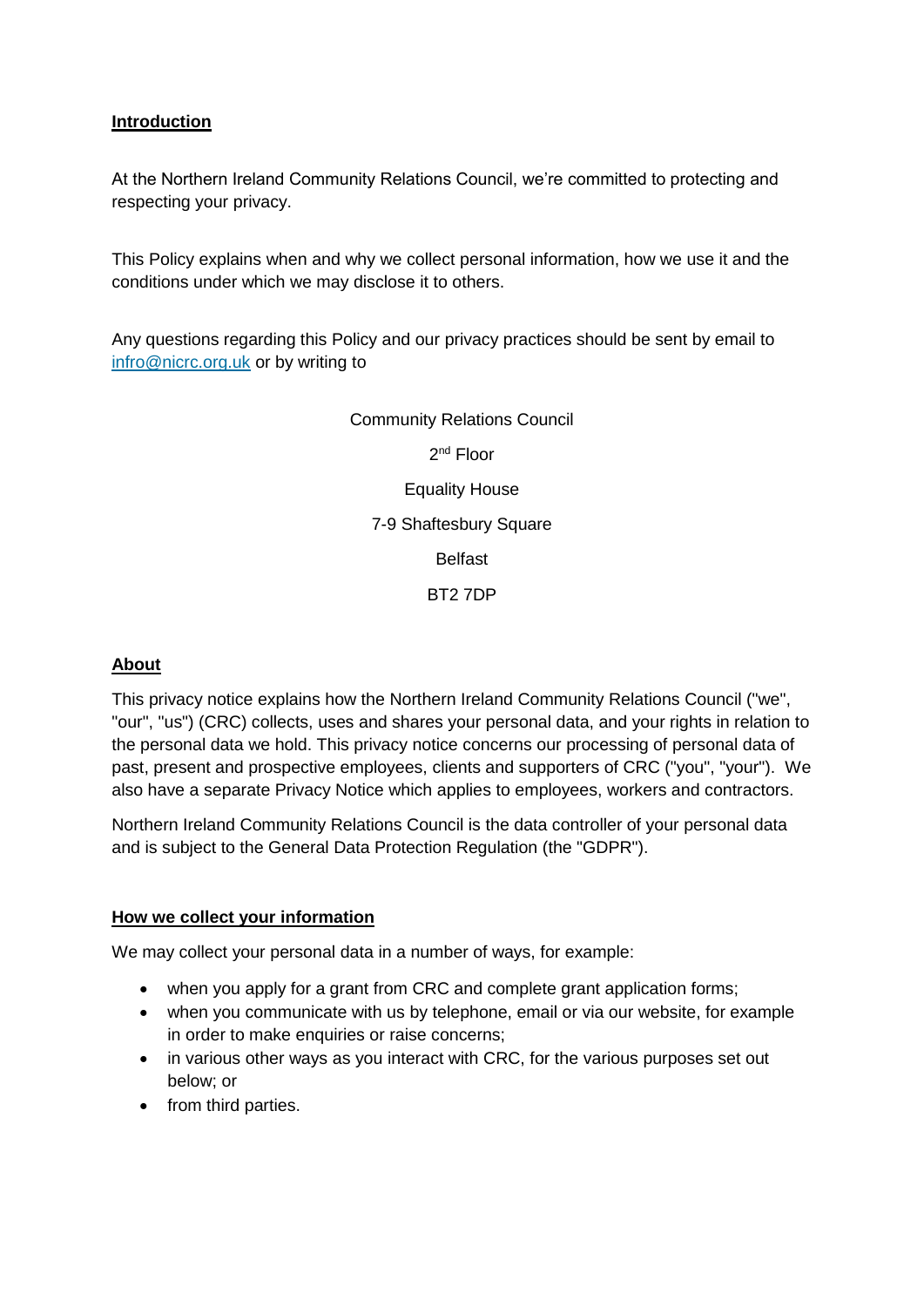#### **The types of information we collect**

We may collect the following types of personal data about you:

- your name, and contact information such as address, email address and telephone number, as well as your date of birth, national insurance number (or other tax identification number);
- Your bank account details;
- Car registration:
- Pay roll information; and
- information about your racial or ethnic origin; religion or similar beliefs; and sexual orientation.

**How we use your information** The purposes for which we may use personal data (including sensitive personal data) we collect during your association with us include to:

- carry out our obligations arising from any contracts entered into by you and us;
- process orders that you have submitted;
- process a grant;
- monitoring equal opportunities;
- administering finance (e.g. for payment of grants, salaries and wages);
- share the CRC E-Newsletter, updates on Together: Building a United Community Engagement Forum, to alert you to re upcoming events and to notify you of the work of Community Relations Council;
- carrying out audits (e.g. to ensure compliance with our regulatory and legal obligations);
- providing operational information (e.g. providing IT support, information about building closures, or safety advice);
- preventing and detecting crime; and
- dealing with complaints, grievances and disciplinary actions.

## **Funded Groups and their employees**

For the performance of a contract we sometimes require access to certain Personal Data relating to employees of groups it funds to for the process grant expenditure claims made by that funded group.

We have put in place a data sharing agreement with each of our funded groups that describes how personal data will be shared, and the principles and procedures that we and the funded group will adhere to when sharing personal data for this purpose. This agreement is available for review from the Community Relations Council website.

The Community Relations Council will not retain or process shared personal data for longer than is necessary to carry out the agreed purposes which shall be documented in the Community Relations Council disposal schedule.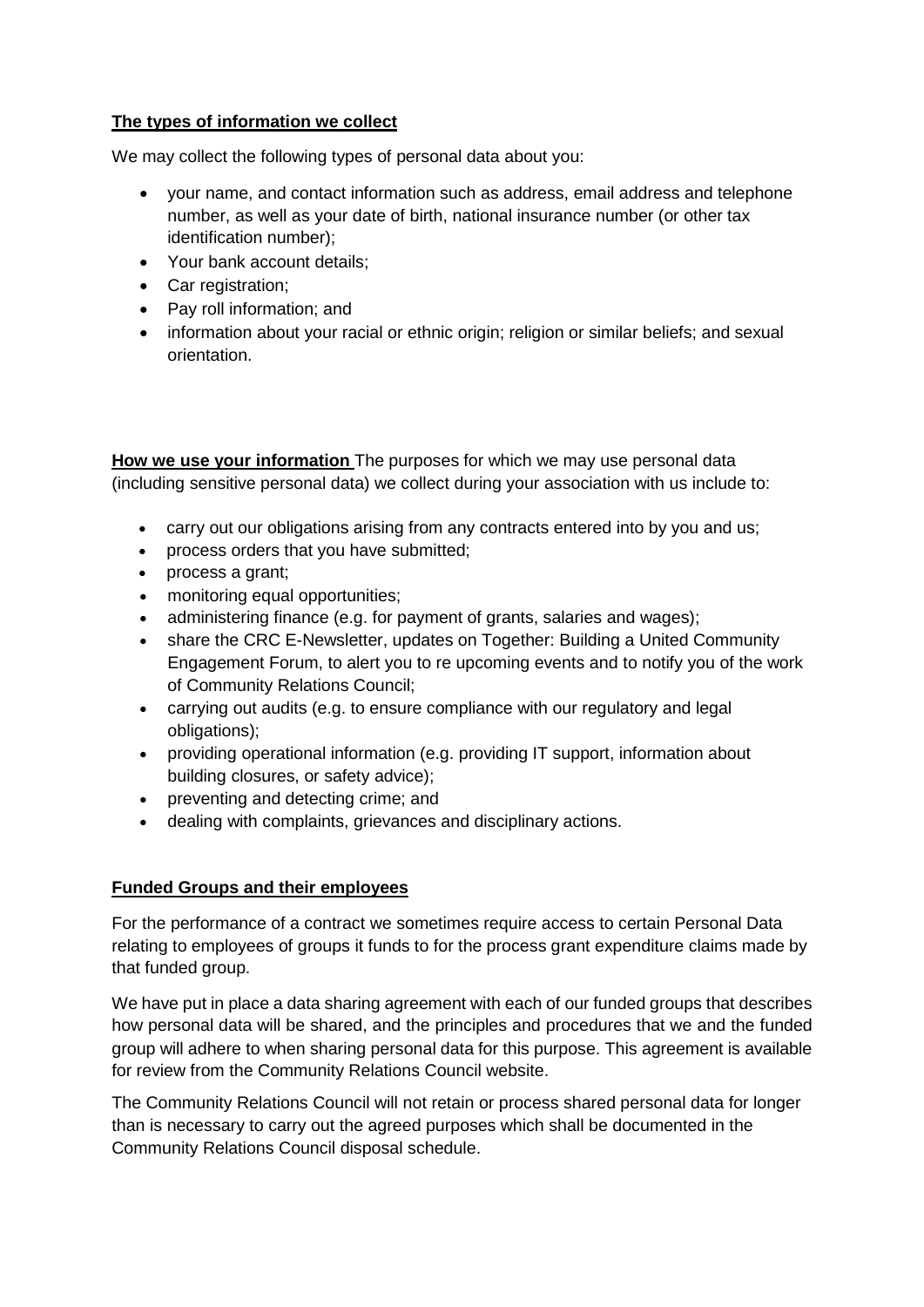The Community Relations Council has appropriate measures in place to protect the shared personal data in their possession against unauthorised or unlawful processing.

#### **Community Relations stakeholders**

The Community Relations Council holds personal data of employees of organisations engaged in or with a corporate interest in peace building activity in Northern Ireland and the work of the Community Relations Council. We use this information to update you on the consultations, community relations stories, updates on Together: Building a United Community Engagement Forum, to alert you to upcoming events and to notify you of the work of Community Relations Council.

The personal information is held on a secure database with limited access. The database is maintained and updated on an ongoing basis and subject to a detailed review annually.

#### **Other People who contact the Community Relations Council.**

If you otherwise engage with the Community Relations Council, including as supplier, an agency worker or to make an enquiry, we may collect personal details depending on the nature of the engagement. Details of retention periods for different aspects of your personal information are available in our retention schedule which is available from Data Protection Officer.

This personal information is held on access controlled secure records database. The database is maintained and updated on an ongoing basis and subject to a regular review.

## **The basis for processing your information and how we use it**

## **a) Contract**

We may process your personal data because it is necessary for the performance of a contract with you or in order to take steps at your request prior to entering into a contract. In this respect, we use your personal data for the following:

- to interact with you before you receive a grant, as part of the application process (e.g. to send you a grant application pack or answer enquiries about our grants);
- once you have been successful in your grant application, to process the grant and send payment as detailed in our schedule of payments;
- to deal with any concerns or feedback you may have;
- to process payments, including salary payments;
- for any other purpose for which you provide us with your personal data; and
- recovering money you owe to us.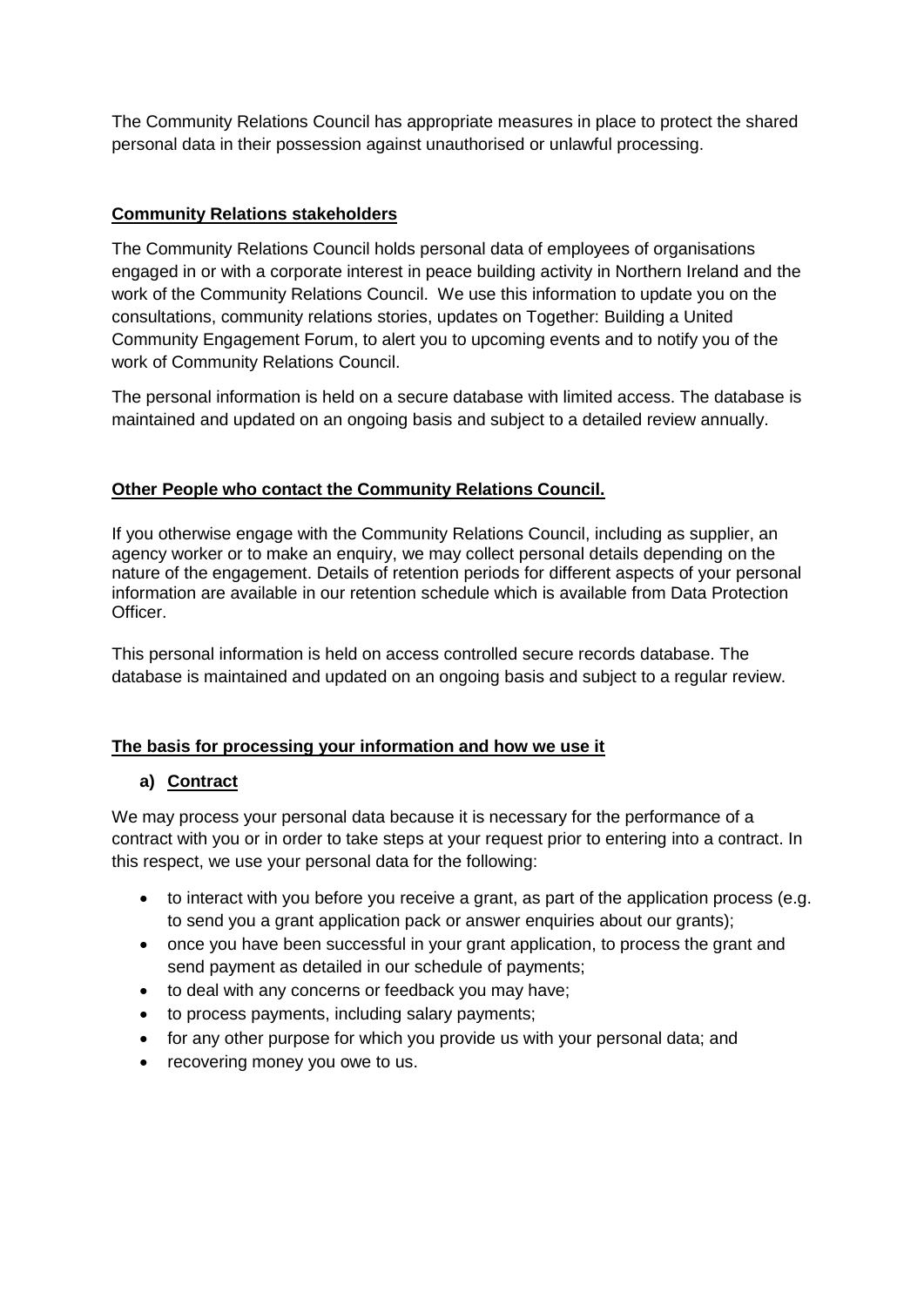## **b) Public Task**

We may also process your personal data because it is necessary for the performance of our public tasks. In this respect, we may use your personal data for the following:

- to provide you with educational services which may not be set out in our grant agreement but which are nevertheless a part of our mission;
- to maintain and improve the corporate, financial, estate and human resource management of the Community Relations Council;
- to promote equality and diversity throughout CRC; and
- to seek advice on our rights and obligations, such as where we require our own legal advice.

# **c) Legal Obligation**

We may also process your personal data for our compliance with our legal obligations. In this respect, we may use your personal data for the following:

- to meet our compliance and regulatory obligations, such as compliance with antimoney laundering laws and safeguarding requirements;
- for the prevention and detection of crime;
- in order to assist with investigations (including criminal investigations) carried out by the police and other competent authorities.

## **d) Vital Interest**

We may also process your personal data where:

- it is necessary for medical purposes (e.g. medical diagnosis, provision of health or social care or treatment, or a contract with a health professional);
- it is necessary to protect your or another person's vital interests; or
- we have your specific or, where necessary, explicit consent to do so.

## **e) Consent**

We may process your personal date where you have given consent for us to do so. When CRC seeks your consent we will:

- display the request for consent clearly and prominently;
- ask you to positively opt-in;
- **•** give you sufficient information to make an informed choice;
- explain how different ways CRC will use the information,
- provide a clear and simple way for them to indicate they agree to different types of processing; and
- be clear how you can withdraw your consent.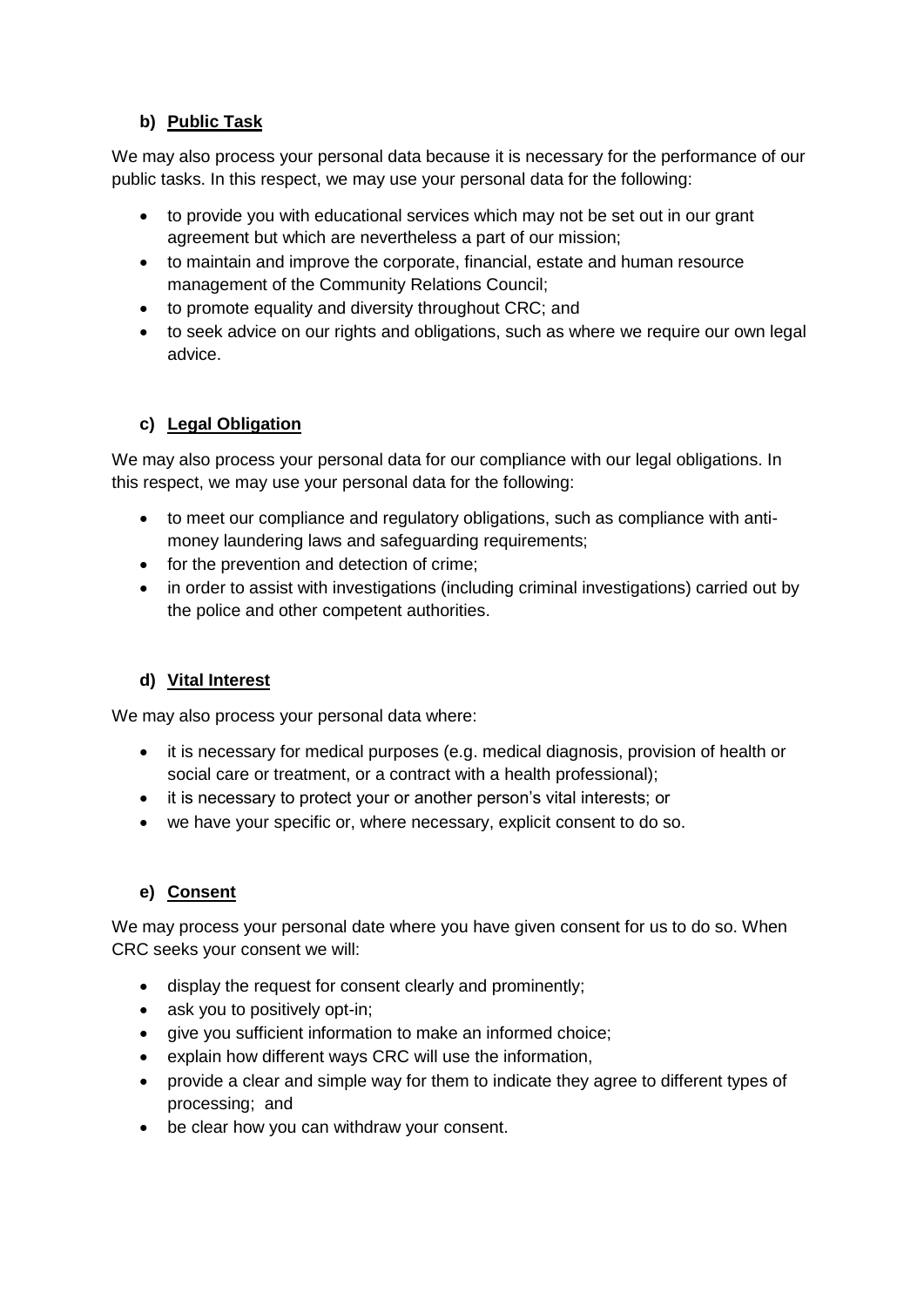## **Your rights**

Under certain circumstances, by law you have the right to:

- **Request access** to your personal information (commonly known as a "data subject access request"). This enables you to receive a copy of the personal information we hold about you and to check that we are lawfully processing it.
- **Request correction** of the personal information that we hold about you. This enables you to have any incomplete or inaccurate information we hold about you corrected.
- **Request erasure** of your personal information. This enables you to ask us to delete or remove personal information where there is no good reason for us continuing to process it. You also have the right to ask us to delete or remove your personal information where you have exercised your right to object to processing (see below).
- **Object to processing** of your personal information where we are relying on a legitimate interest (or those of a third party) and there is something about your particular situation which makes you want to object to processing on this ground. You also have the right to object where we are processing your personal information for direct marketing purposes.
- **Request the restriction of processing** of your personal information. This enables you to ask us to suspend the processing of personal information about you, for example if you want us to establish its accuracy or the reason for processing it.
- **Request the transfer** of your personal information to another party.

Please note that the above rights are not absolute, and we may be entitled to refuse requests where exceptions apply.

If you have given your consent and you wish to withdraw it or to exercise any one of the rights listed above, please contact our Data Protection Officer using the contact details set out below. Please note that where our processing of your personal data relies on your consent and where you then withdraw that consent, we may not be able to provide all or some aspects of our services to you and/or it may affect the provision of those services.

#### **Sharing information with others**

For the purposes referred to in this privacy notice and relying on the bases for processing as set out above, we may share your personal data with certain third parties. You are given the opportunity to opt out of some of these data sharing arrangements, but you should carefully consider the possible impact of doing this. Unless an opt-out is in place, we may disclose limited personal data to a variety of recipients including:

- our employees, agents and contractors where there is a legitimate reason for their receiving the information,
- third parties who work with us to provide support services (e.g. counselling or payroll services);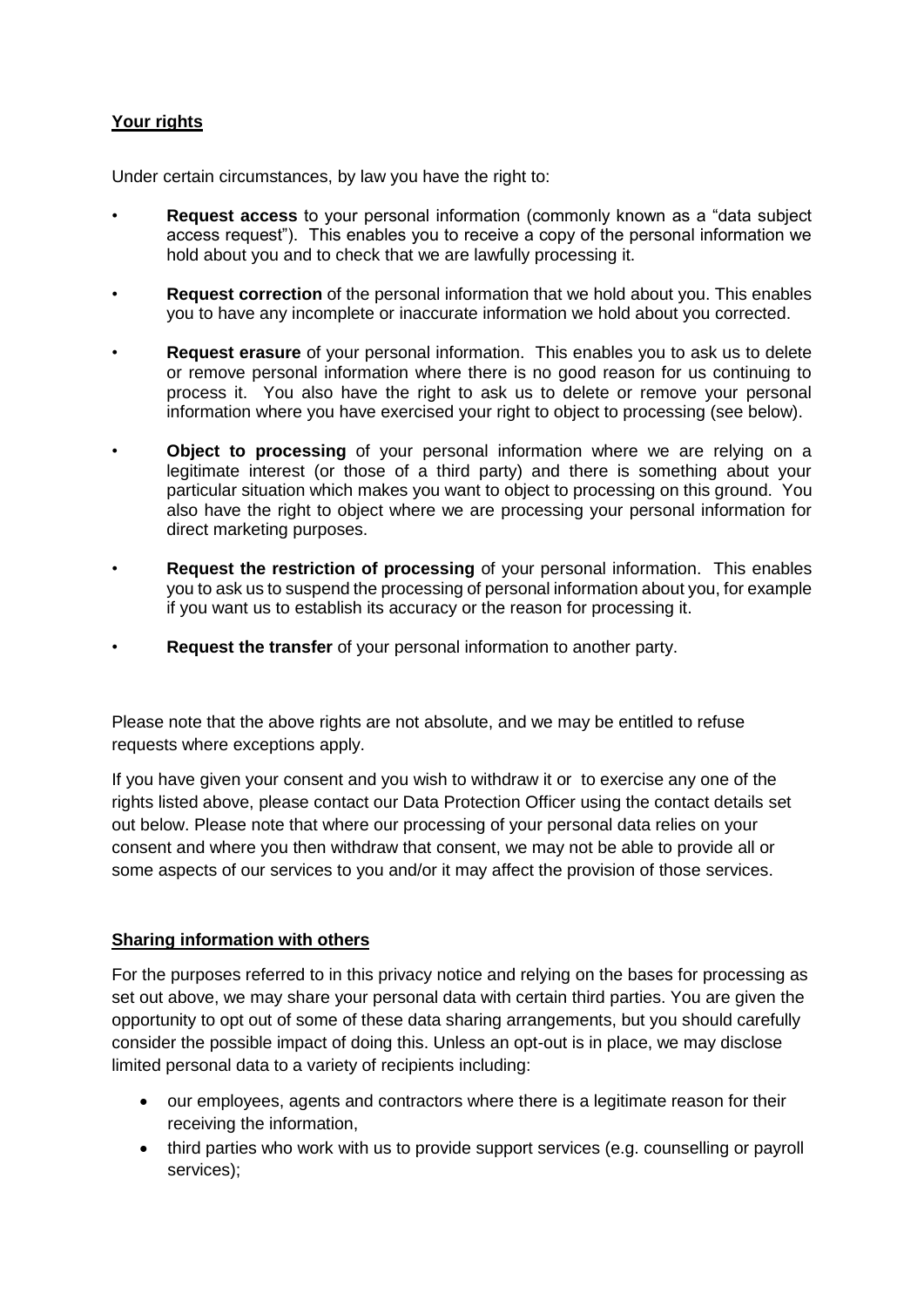- third parties who are contracted to provide IT services for us;
- third parties who are contracted to maintain our database systems;
- internal and external auditors;
- The Executive Office;
- current or potential employers (to provide references);
- other governmental agencies, professional and regulatory bodies (where there is a legitimate reason for disclosure); and
- next-of-kin (where there is a legitimate reason for disclosure).

#### **International Transfer**

Personal data may be transferred to countries and organisations outside the European Union that have laws that provide specific protection for personal data and organisations within those countries that provide appropriate protection and redress mechanisms for individuals. Where personal data is transferred outside the EU the Community Relations Council has taken appropriate measures to ensure that your personal information is treated in a way that is consistent with and which respects the EU and UK laws on data protection.

#### **Use of Images**

The Community Relations Council may use photographs and/or video taken at its events such as Together: Building a Uniting Community event.

The photographs and/or videos may be used in the following ways:

- The Community Relations Council Website
- The Community Relations Council videos
- The Community Relations Council newsletters
- The Community Relations Council social media channels
- Issuing to the media, including national and local sources for publication
- Issuing to The Executive Office for publication

Photographs and videos will be stored by the Community Relations Council in accordance with this privacy notice.

#### **Changes to your personal data**

Please tell us promptly about any changes to the information we hold about you. This is particularly important for your contact details. You can do this by emailing [info@nicrc.org.uk.](mailto:info@nicrc.org.uk)

## **Change of purpose**

We will only use your personal information for the purposes for which we collected it, unless we reasonably consider that we need to use it for another reason and that reason is compatible with the original purpose. If we need to use your personal information for an unrelated purpose, we will notify you and we will explain the legal basis which allows us to do so.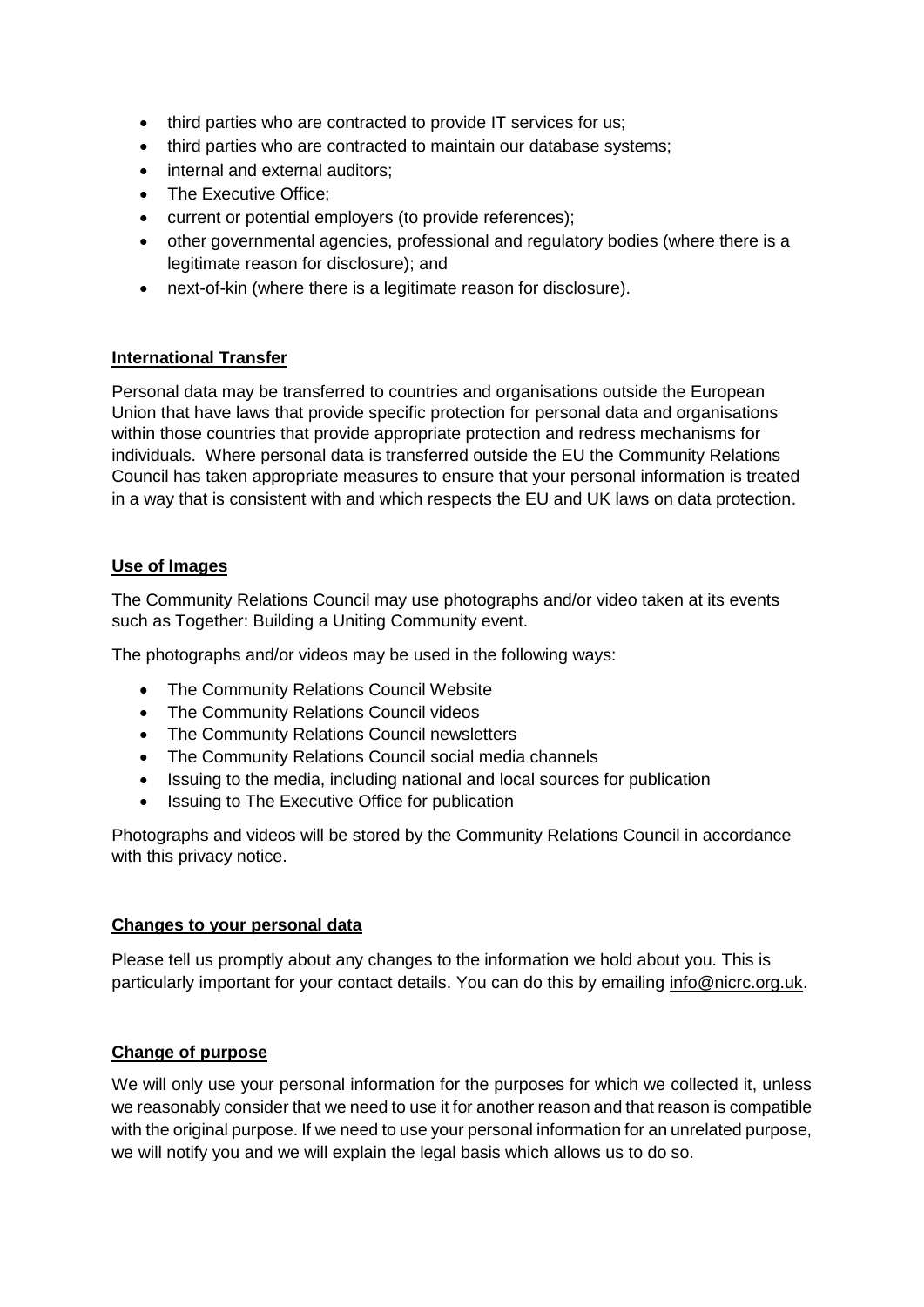Please note that we may process your personal information without your knowledge or consent, in compliance with the above rules, where this is required or permitted by law.

#### **Cookies and CRC Website**

When you visit our website we collect standard internet log information and details of visitor behaviour patterns. We do this to find out things such as the number of visitors to the various parts of the site. We do not make any attempt to find out the identities of those visiting our website. We will not associate any data gathered from this site with any personally identifying information from any source. If we do want to collect personally identifiable information through our website, we will be up front about this. We will make it clear when we collect personal information and will explain what we intend to do with it.

#### **How long your information is kept**

Subject to any other notices that we may provide to you, we will only retain your personal information for as long as necessary to fulfil the purposes we collected it for, including for the purposes of satisfying any legal, accounting, or reporting requirements. Details of retention periods for different aspects of your personal information are available in our retention schedule which is available from our Data Protection Officer. To determine the appropriate retention period for personal data, we consider the amount, nature, and sensitivity of the personal data, the potential risk of harm from unauthorised use or disclosure of your personal data, the purposes for which we process your personal data and whether we can achieve those purposes through other means, and the applicable legal requirements.

In some circumstances we may anonymise your personal information so that it can no longer be associated with you, in which case we may use such information without further notice to you.

## **Format and Language**

For a copy of this policy in another language or format (such as Braille, audio CD, large print or Easy Read) please contact the Director of Finance, Administration and Personnel. The CRC will take reasonable steps to accommodate the access requirements brought to the attention of the CRC.

#### **Contact us**

If you have any queries about this privacy notice or how we process your personal data, you can contact our Data Protection Officer by email: info@nicrc.org.uk; by telephone: +44 (028) 9022 7500; or by post: Data Protection Officer, Northern Ireland Community Relations Council, 2nd Floor, Equality House, 7-9 Shaftesbury Square, Belfast BT2 7DP.

To request access to the personal data that we hold about you, you may contact our Data Protection Officer by email:info@nicrc.org.uk; by telephone: +44 (028) 9022 7500 ; or by post: